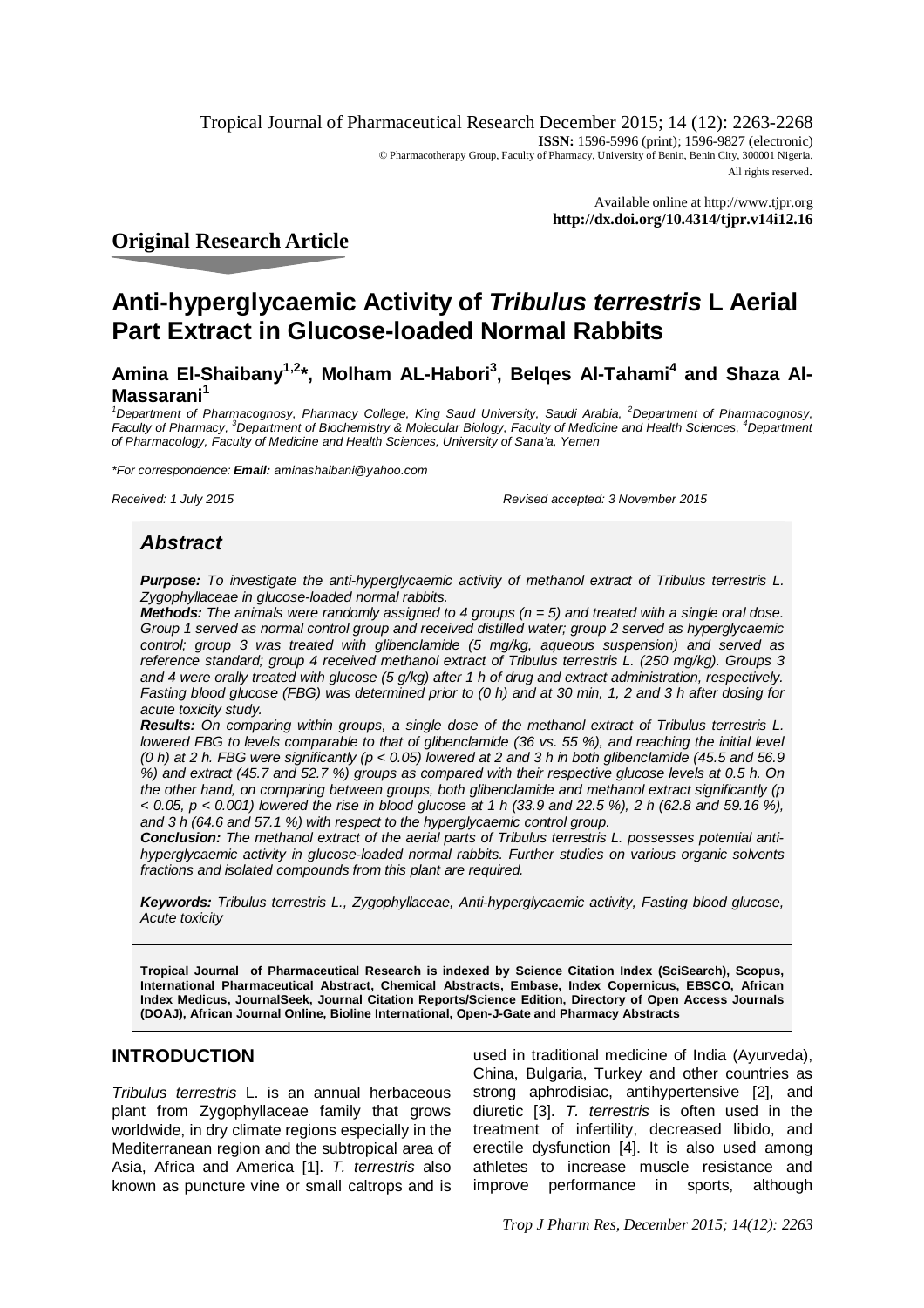scientific evidence to support this effect is scarce [5].

Several pharmacological studies have revealed its cardioprotective [6], hepatoprotective [7]; antitumor [8], and anti-proliferative activity on mouse carcinoma [9 16] and breast cancer [10]. *T. terrestris* extracts also induce cell growth arrest and apoptosis by down-regulating NF-κB signaling in liver cancer cells, and exhibits weak cytotoxic effects to normal cells compared to cancer cells [11]. Recently, terrestrosin D a major steroidal saponin of *T. terrestris* has been reported to have an antiangiogenic property, which may suggest that its anticancer effect is also due to inhibition of tumor angiogenesis [12]. It also possess anti-atherosclerotic [13], antiarthritic [14], anti-oxidant [15], antimicrobial [16], analgesic and anti-inflammatory properties [17].

Recently, the ethanolic extract of *T. terrestris* fruits and rhizomes was reported to be effective in treating streptozotocin-induced hyperglycemia *in vivo* and inhibiting α‐glucosidase and aldose reductase *in vitro*. [18]. Therefore, the present study was aimed to investigate the potential antihyperglycaemic activity of methanol extract of the aerial parts of *Tribulus terrestris* L. as well as its acute toxicity.

### **EXPERIMENTAL**

#### **Plant material**

The aerial part (leaves, stems and flowers) of *T. terrestris* was collected during the flowering stage from Al-Mahweet area, Yemen (November - December 2012) and identified by Dr. Z. Masdos, Department of Botany, Faculty of Science, Sana'a University, Yemen. A voucher specimen was deposited at the herbarium of Department of Pharmacognosy, Faculty of Pharmacy, Sana'a University (voucher no. 120).

#### **Extraction and fractionation**

The air dried and powdered aerial part of *T. terrestris* (1500 g) was extracted by maceration with 85 % methanol (5 x 2L) at room temperature. The combined obtained methanol extract was dried and concentrated, using rotary evaporator, to give a dark green crude residue (160 g, MEA), from which 137 g was suspended in water and partitioned successively several times with petroleum ether, chloroform, ethyl acetate and n-butanol to provide the acetate and n-butanol to provide the corresponding extracts. Each fraction was dried over anhydrous sodium sulphate and evaporated to dryness to yield fractions PET (petroleum

ether, 16.5 g) CET (chloroform, 12.5 g), fraction EET (ethyl acetate, 5.6 g), fraction BET (nbutanol, 38.3 g).

#### **Preliminary phytochemical screening**

A preliminary phytochemical analysis of the *Tribulus terrestris* L. obtained extracts was carried out using thin layer chromatography (TLC) plates coated with silica gel 60 F254 for TLC. The mobile phase ethyl acetate: methanol: water (30:5:4) was used. Micro-drops of the concentrated solutions of the fractions (methanol, petroleum ether, chloroform, ethyl acetate, and n-butanol) were spotted on pre-coated Silica gel plates. The chromatogram after complete development was air dried and visualized with different chemical reagents to detect the presence of flavonoids, phenols, tannins, alkaloids, amino acids, saponins, steroids, triterpenes glycosides, and anthraquinones.

#### **Experimental animals**

Rabbits with an average weight of 1000 g were used for the anti-hyperglycaemic activity study and Swiss Wistar albino mice with an average weight of 25 g were used for the acute toxicity study. All animals were fed with standard animal feed and water. Animals were acclimatized to the laboratory conditions for 3 weeks prior to experimentation. All experiments carried out were approved by the Institutional Ethical Committee, Faculty of Medicine and Health Sciences, Sana`a University (no. 810- 15/03/2013) and were conducted according to the standard guideline for the use of laboratory animals [19].

#### **Acute toxicity study**

Ten mice were used and randomly assigned to control or treatment group (5 animals per group). Animals were deprived of food but given water 16 h prior to dosing. Methanol extract at a dose of 2 g/kg were then given orally to test group, while the control group received water at the same volume. Body weight, signs of toxicity (general behaviour, motor activities, aggressiveness, reaction to noise, reaction to pinch, state of tail and state of excrement) and mortality were observed after administration at the third hour on the first day, and throughout the following 48 h and then daily thereafter for 14 days.

#### **Determination of anti-hyperglycaemic activity**

For determination of the anti-hyperglycaemic activity of *Tribulus terrestris*, 20 rabbits (900 -

*Trop J Pharm Res, December 2015; 14(12): 2264*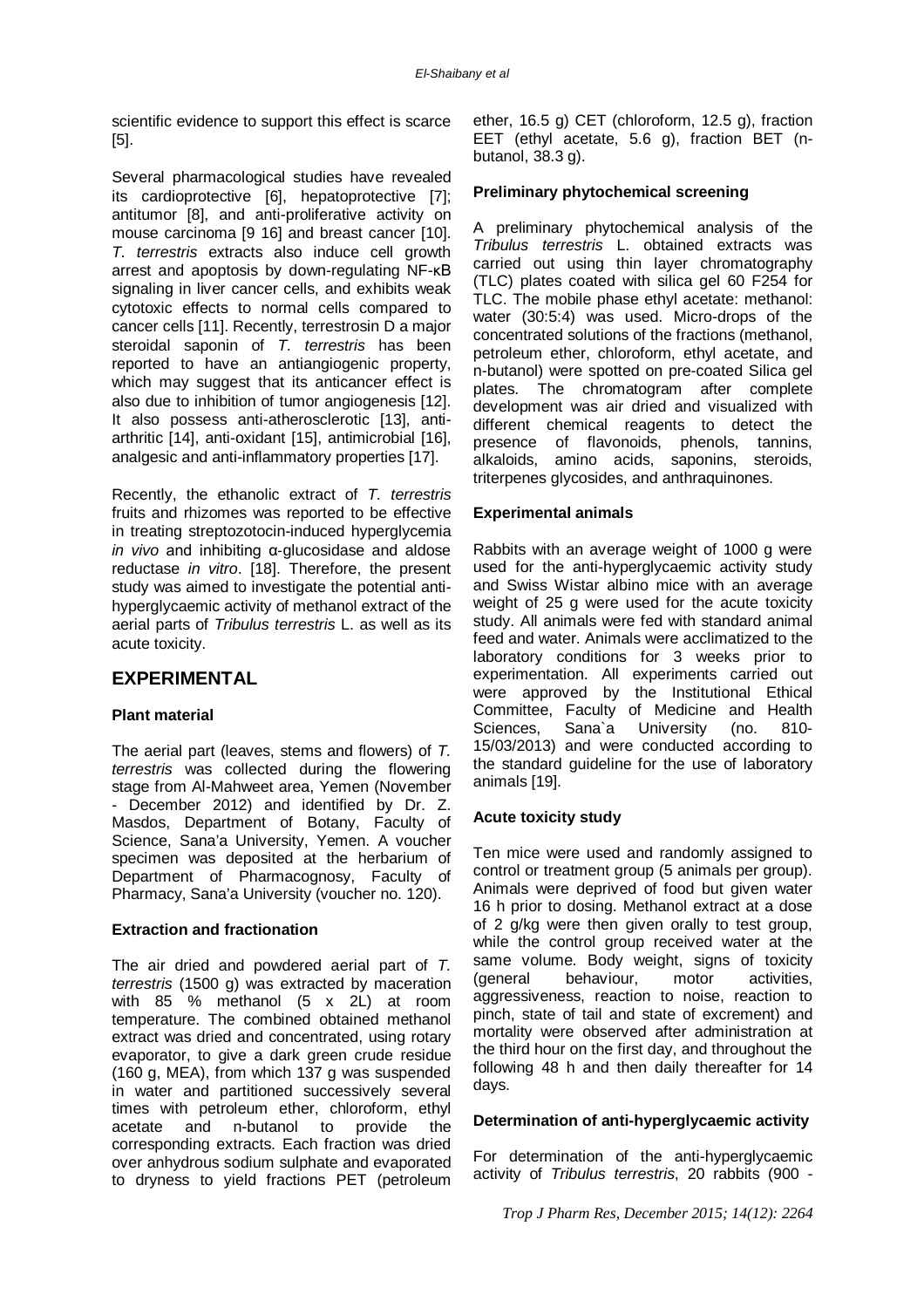1000 g) were used and randomly assigned to 4 groups (5 animals per group). All rabbits were treated orally with a single dose. Group 1 served as normal control group and received distilled water; group 2 served as hyperglycaemic control; group 3 served as standard treated with glibenclamide as an aqueous suspension (5 mg/kg); groups 4 received methanol extracts of *Tribulus terrestris* L. at a dose of (250 mg/kg). After 1 h of drug and extract administration the rabbits of groups 2-4 were orally treated with glucose (5 g/kg). Blood samples were collected, from the ear vein just prior to (0 h) and at 30 min, 1, 2, 3 h after dosing for acute study, into plain dry tubes and centrifuged at 3,000 rpm for 10 min and glucose was estimated.

#### **Biochemical analysis**

The serum samples obtained were transferred into Eppendorf tubes and analyzed by Cobas C 311 analyzer (Roche Diagnostics - GmbH, D-68298 Mannheim, Germany) for serum glucose using a commercially available kit (Roche Diagnostics GmbH, Mannheim, Germany).

#### **Statistical analysis**

Statistical analysis was performed using Social Package of Social Sciences (SPSS) version 11.5 (SPSS Inc, Chicago, IL, USA). The results are presented as mean  $\pm$  standard deviation (SD). The data were analyzed by one-way analysis of variance (ANOVA) using independent t-test to compare between groups, and paired t-test to compare within a group. A value of *p* < 0.05 was considered statistically significant.

#### **RESULTS**

Preliminary phytochemical examination of the different fractions (Table 1) revealed the presence of flavonoids, anthraquinone, and phenolic compounds in total methanol, petroleum ether, and chloroform extracts of *T. terrestris*.

Alkaloids were not detected in all fractions; whereas persisting foam was formed in all of the extracts suggesting the presence of saponins being more prominent in the methanol extract.

There were no toxic symptoms or mortality observed in any animals, which lived up to 14 days, following the administration of the methanol extract of the aerial parts of *T. terrestris* at a single dose level of 2 g/kg body weight. Moreover, the observed behavioral changes and toxicological signs (general behaviour, motor activities, aggressiveness, reaction to noise, reaction to pinch, state of tail and state of excrement) showed no obvious differences between the treated and control animals (Table 2). The behavioral patterns of animals as well as breathing were also normal with no disturbance in food intake, water consumption or sleep.

Table 3 shows the anti-hyperglycaemic activity of a single dose of the methanol extract of *T. terrestris* when administered 1 h prior to glucose loading. On comparing within groups, fasting blood glucose (FBG) in animals exposed to either glibenclamide or extract were lowered to their corresponding initial levels (at zero time) at 2 h. When compared with their corresponding peak glucose levels at 30 min, both glibenclamide and extract significantly (*p* < 0.05) lowered FBG by 46 % at 2 h and by 53 - 57 % at 3 h. However, on comparing FBG at 3 h and that of zero time, only glibenclamide significantly  $(p =$ 0.002) lowered blood glucose by 31.7 %; with a non-significant decrease in the extract group by 14.6 %. On the other hand, on comparing between groups, both glibenclamide and methanol extract of *T. terrestris* significantly (*p* < 0.05;  $p \lt 0.001$ ) lowered the rise in blood glucose at 1 h (33.9 % and 22.5 %), 2 h (62.8 % and 59.16 %), and 3 h (64.6 % and 57.1 %) after glucose administration with respect to the hyperglycaemic group (group 2).

**Table 1:** Phytochemical profile of aerial parts of *Tribulus terrestris* L

| <b>Chemical</b>      | <b>Chemical</b>            | <b>Extract</b> |            |            |     |       |
|----------------------|----------------------------|----------------|------------|------------|-----|-------|
| constituent          | test                       | <b>MET</b>     | <b>PET</b> | <b>CET</b> | EET | BET   |
| Flavonoids           | AICI <sub>3</sub>          | +              | +          | +          | -   | $\pm$ |
| Anthraguinones       | KOH                        |                | +          | ٠          | -   |       |
| Phenols              | FeCl <sub>3</sub>          |                | ٠          |            |     |       |
| + tannins            |                            |                |            |            |     |       |
| Saponins             | Froth test                 |                | ┿          | +          |     |       |
| Alkaloids            | Dragendorff's Reagent      | -              |            | -          |     |       |
| Steroids/triterpenes | Liebermann - Burchard test |                | ┿          |            |     |       |
| Amino acids/protein  | Xanthoproteic acid test    |                |            |            |     |       |

*Key: AlCl3, aluminum chloride; KOH, potassium hydroxide; FeCl3, ferric chloride; MET, methanol; PET, petroleum ether; CET, Chloroform; EET, ethyl acetate; BET, n-butanol*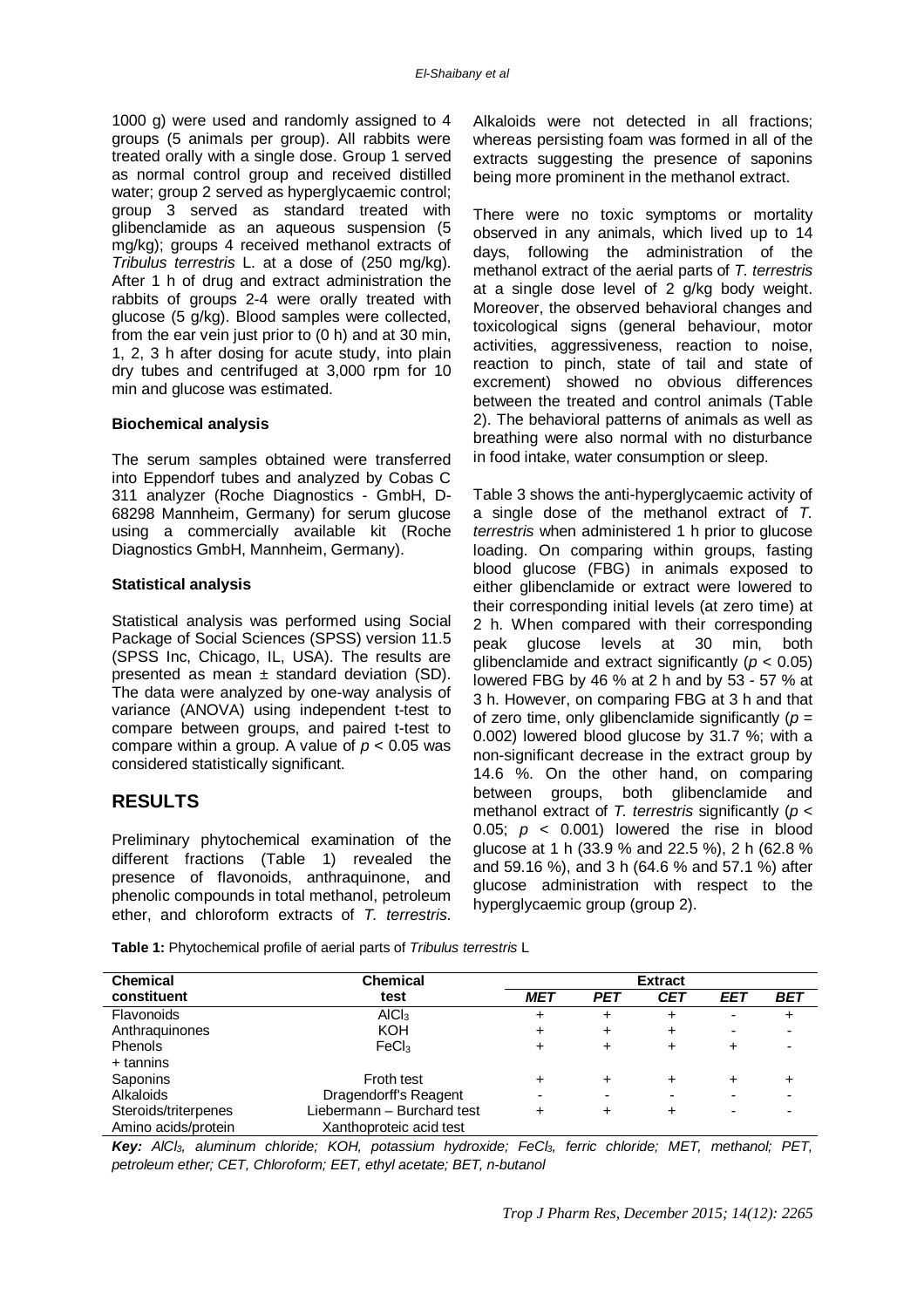| <b>Observation</b> | <b>Control</b><br>group | <b>Fresh</b><br>extract<br>(2 g/kg) | <b>Dried</b><br>extract<br>(2 g/kg) |
|--------------------|-------------------------|-------------------------------------|-------------------------------------|
| Motor activity     | N                       | N                                   | N                                   |
| Aggressiveness     | N                       | N                                   | N                                   |
| Reaction to noise  | N                       | N                                   | N                                   |
| Reaction to pinch  | N                       | N                                   | N                                   |
| State of tail      | N                       | N                                   | N                                   |
| Excrement          | N                       | N                                   | N                                   |
| Salivation         | N                       | N                                   | N                                   |
| Convulsion         | N                       | N                                   | N                                   |
| Mortality          | ΝM                      | ΝM                                  | ΝM                                  |
| (within 48 h)      |                         |                                     |                                     |

**Table 2:** Behavioral observations and toxicological signs of both fresh and dried extracts for control and treated groups

*Key: N = normal; NM = no mortality*

**Table 3:** Effect of a single dose of *Tribulus terrestris* L. methanolic extract on fasting blood glucose of normal rabbits

| Group         | Fasting blood glucose (mg/ dl) |                   |                              |                             |                             |  |  |
|---------------|--------------------------------|-------------------|------------------------------|-----------------------------|-----------------------------|--|--|
|               | $\bf{0}$                       | 0.5h              | 1 h                          | 2 <sub>h</sub>              | 3 <sub>h</sub>              |  |  |
| Control       | $94.6 \pm 15.56$               | $96.4 \pm 15.17$  | $99.2 \pm 18.89$             | $107.4 \pm 10.21$           | $101.6 \pm 5.89$            |  |  |
| Glucose       | $90.2 \pm 10.92$               | $168 \pm 12.92$   | $256.4 \pm 50.19$            | $219.6 \pm 25.86$           | $182.4 \pm 25.54$           |  |  |
| Glibenclamide | $94.6 \pm 3.04$                | $149.8 \pm 19.97$ | $169.4 \pm 34.83^{\ddagger}$ | $81.8 + 8.95^{4}$           | $64.6 \pm 11.46^{\text{+}}$ |  |  |
| MET           | $91.6 \pm 8.84$                | $165.4 \pm 41.67$ | $198.8 \pm 54.37^{\ddagger}$ | $89.8 \pm 12.93^{\text{*}}$ | $78.2 \pm 10.57^{\text{*}}$ |  |  |

 *Key***:** \* *within groups; ‡ between groups; p < 0.5; MET, methanol extract*

### **DISCUSSION**

Diabetes mellitus is a chronic metabolic disease with life threatening complications, characterized by hyperglycaemia and alterations in carbohydrate, lipid and protein metabolism, associated with absolute or relative deficiencies in insulin secretion and/or insulin action. The treatment of hyperglycaemia in diabetic patients is directed towards achieving euglycemia and minimizes chronic complications by administering oral hypoglycaemic agents. Over 400 plants as well as 700 recipes and compounds have been scientifically evaluated for Type 2 DM treatment [20]. In light of this we made an attempt to study the anti-hyperglycaemic effect of *T. terrestris* aerial part in glucose loaded normal rabbits.

In this study, a single dose of the methanol extract (250 mg/kg) of *T. terrestris* significantly lowered FBG to their corresponding initial levels (at zero time) at 2 h. The methanol extract significantly lowered the FBG by 22.5 – 59.1 % with respect to the hyperglycaemic animals; which is comparable to that of glibenclamide treated group  $(33.9 - 64.6 \%)$ . Recently, treatment with the *T. terrestris* extract (50 mg/kg) was reported to have a significant effect on both fasting and postprandial hyperglycemia in the

diabetic rats, with a significant improvement in the insulin level and no improvement in the expressions of glucose transporter isoforms GLUT 2 and GLUT4 in liver and muscle, respectively [21]. Moreover, an ethanol extract of *Tribulus terrestris* L. flowers and rhizomes exhibited 70 % inhibition of α-glucosidase at 500 μg/ml using maltose as the substrate and 100 % inhibition of aldose reductase at a dose of 30 μg/ml using dl-glyceraldehyde as the substrate [18]. Inhibition of α‐glucosidase and aldose reducatse is useful in treatment of both postprandial hyperglycemia and hyperinsulinaemia, and thereby in improving insulin sensitivity.

This observed potential anti-hyperglycaemic activity might be due to the large presence of saponins in *T. terrestris* [22]. Saponin from *T. terrestris* reported to possess hypoglycemic properties and produced protective effect in streptozotocin-induced diabetic rats by inhibiting oxidative stress [23]. Some of the main active compounds of *T. terrestris* identified and purified include: steroidal furostanol and spirostanol saponins - protodioscin, terrestrinins A and B, gitogenin, hecogenin, diosgenin and others [22]. The saponin characterized as tigogenin-3-O-α-Lrhamnopyranosyl-(1→4)-β-D-glucopyranosyl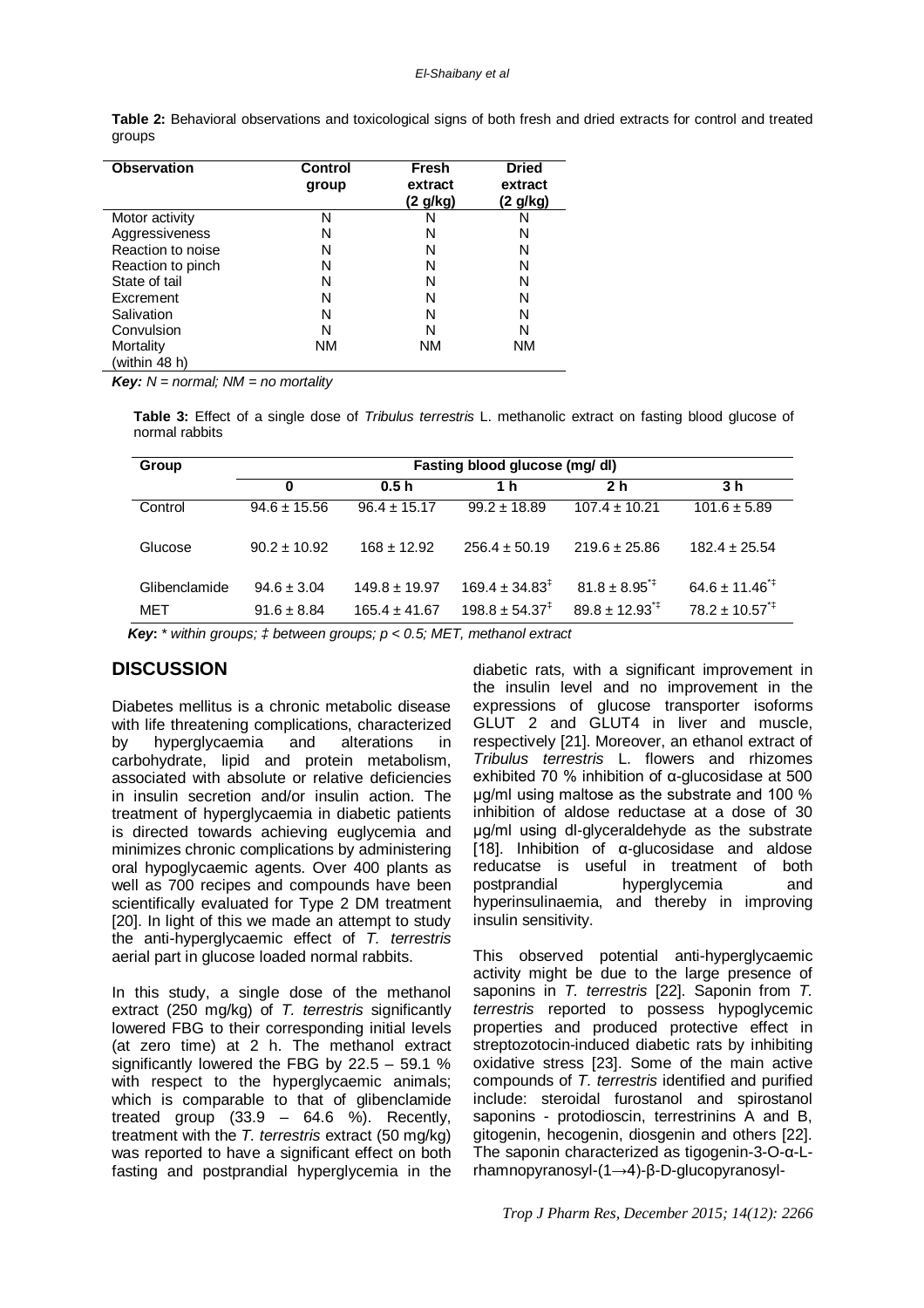(1→3)-β-D-xylopyranosyl-(1→4)-β-D-

glucopyranosyl-(1→4)-β-D-xylopyranoside showed potent anti-hyperglycemic activity in STZ-induced diabetic rats [24]. Moreover, harmane and norharmane (β-carboline alkaloids) obtained from *T. terrestris* have been proposed to account for the hypoglycemic property of the extract by stimulating insulin secretion in a glucose-dependent manner [24].

In addition, the presence of flavonoids in *T. terrestris* [1] might contribute to the observed anti-hyperglycaemic activity. Previous investigations have demonstrated a promising role for flavonoids as anti-diabetic agents [25]. Flavonoids such as kampferol and quercetin have been reported to affect the pancreatic βcells leading to their proliferation and secretion of more insulin [26]. The long-term consumption of quercetin appears to control blood glucose levels in streptozotocin (STZ)-induced diabetic animals [27]; and has also been suggested that quercetin protects the pancreas against oxidative stress in STZ-treated animals, improving hyperglycemia [28]. A recent study revealed that the blood<br>glucose lowering activity of flavonoid lowering activity of flavonoid compounds: quercetin, and rutin may be by stimulating β-cells to release more insulin [29]; and suggested that the pronounced activity of these compounds could be due to enhanced peripheral glucose utilization by skeletal muscle in addition to that of β-cell stimulation. In addition, quercetin has been reported to inhibit αglucosidase activity *in vitro* [30]; and its use on glucose absorption in obesity, and obesity with type 2 diabetes patients on oral glucose tolerance test has been investigated [31].

## **CONCLUSION**

The present investigation revealed that the methanol extract of the aerial parts of *Tribulus terrestris* L. possesses a potential antihyperglcaemia activity in glucose loaded normal rabbits. This has important therapeutic implications in the treatment of diabetes mellitus. Further studies are required for structural elucidation of the active component(s) involved in the anti-hyperglycaemic activity of *Tribulus terrestris* L.

### **ACKNOWLEDGEMENT**

This research project was supported by a grant from the "Research Center of the Female Scientific and Medical Colleges", Deanship of Scientific Research, King Saud University. The author is thankful to Mohammed Al-Sharabi,

Abdualkawi Ghanm and Ahlam Al-Habari (University of Sana'a) for their assistance.

# **REFERENCES**

- *1. Kokate CK, Purohit AP, Gokhale SB. Pharmacognosy 13th edition. Pune: Nirali Prakashan Publisher 2007; p 370.*
- *2. Sharifi AM, Darabi R, Akbarloo N. Study of antihypertensive mechanism of Tribulus terrestris in 2K1C hypertensive rats: Role of tissue ACE activity. Life Sci 2003; 73(23): 2963-2971.*
- *3. Al-Ali M, Wahbi S, Twaij H, Al-Badr A. Tribulus terrestris: Preliminary study of its diuretic and contractile effects and comparison with Zea mays. J Ethnopharmacol 2003; 85(2-3): 257-260.*
- *4. Moghaddam MH, Khalili M, Maleki M, Abadi ME. The effect of oral feeding of Tribulus terrestris L. on sex hormone and gonadotropin levels in addicted male rats. Int J Fertil Steril 2013; 7(1): 57-62.*
- *5. Pokrywka A, Obmiński Z, Malczewska-Lenczowska J, Fijałek Z, Turek-Lepa E, Grucza R. Insights into Supplements with Tribulus Terrestris used by Athletes. J Human Kinetics 2014; 41: 99-105.*
- *6. Sailaja KV, Shivaranjani VL, Poornima H, Rahamathulla MS, Devi KL. Protective effect of Tribulus terrestris L. fruit aqueous extract on lipid profile and oxidative stress in isoproterenol induced myocardial necrosis in male albino Wistar rats. EXCLI J 2013; 12: 373-383.*
- *7. Kavitha P, Ramesh R, Bupesh G, Stalin A, Subramanian P. Hepatoprotective activity of Tribulus terrestris extract against acetaminophen-induced toxicity in a freshwater fish (Oreochromis mossambicus). In Vitro Cell Dev Biol Animal 2011; 47: 698-706.*
- *8. Kumar M, Soni AK, Shukla S, Kumar A. Chemopreventive potential of Tribulus terrestris against 7, 12-dimethylbenz (a) anthracene induced skin papillomagenesis in mice. Asian Pac J Cancer Prev 2006; 7: 289-294.*
- *9. Ivanova A, Serly J, Dinchev D, Ocsovszki I, Kostova I, Molnar J. Screening of some saponins and phenolic components of Tribulus terrestris and Smilax excelsa as MDR modulators. In Vivo 2009; 23(4): 545-550.*
- *10. Angelova S, Gospodinova Z, Krasteva M, Antov G, Lozanov V, Markov T, Bozhanov S, Georgieva E, Mitev V. Antitumor activity of Bulgarian herb Tribulus terrestris L. on human breast cancer cells. J BioSci Biotech 2013, 2(1): 25-32.*
- *11. Neychev VK, Nikolova E, Zhelev N, et al: Saponins from Tribulus terrestris L. are less toxic for normal human fibroblasts than for many cancer lines: influence on apoptosis and proliferation. Exp Biol Med 2011; 232: 126-133.*
- *12. Wei S, Fukuhara H, Chen G, Kawada C, Kurabayashi A, Furihata M, Inoue K, Shuin T. Terrestrosin D, a steroidal saponin from Tribulus terrestris L., inhibits growth and angiogenesis of human prostate cancer in vitro and in vivo. Pathobiology 2014; 81(3): 123- 132.*

*Trop J Pharm Res, December 2015; 14(12): 2267*